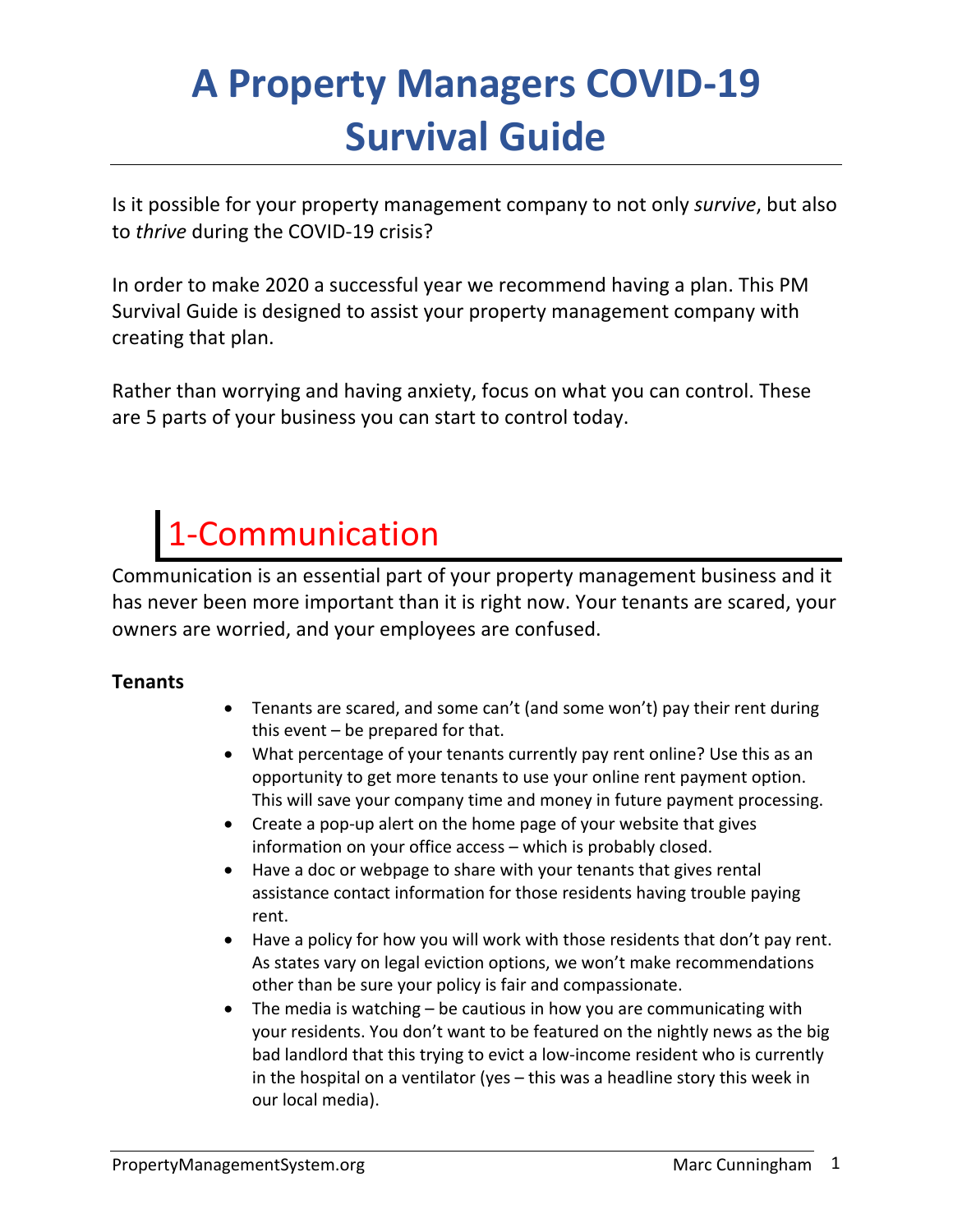#### **Owners**

- When your owners don't hear from you, they don't how hard you are working.
- If your owners have tenants that are not paying rent, communicate with them weekly on the status. Even if your communication is just to tell them that you are still waiting for the courts to open next month.
- If they are having cash flow problems, encourage them to contact their lender and request a loan deferment. Share the information from the CARES act that allows property owners to delay mortgage payments for up to 1 year. *\*We have included a link to the CARES act in the resource section below.*
- Most landlords are more generous then they get credit for. Ask your owners if they would like to offer any financial rent credits to their tenants. We put this out as part of our owner communication and our owners graciously contributed over \$20,000 in one-time rent credits ranging from \$50, to one month free.
- Video communication is often more effective than e-mail communication. If you are comfortable doing it, record a video update to your owner-clients, post it to youtube, then send them a link. When your owner-client is able to see your face and hear your voice – it will work to strengthen your relationship in a way that is difficult to do using e-mail.

#### **Employees (we call them Team Members)**

- If your team members are working remotely, that creates unique challenges for them, as well as you.
- The news is full of stories of layoffs and unemployment. If your company is financially strong and does not anticipate having to layoff anyone – then share that info with your team members. Tell them that their jobs are safe and thank them for their hard work in this challenging time!
- Ensure each remote team member has clearly defined measures of success, and they understand what they should be spending their time working on. Set weekly 1x1 calls with each team member to check in for feedback and accountability.
- Set a weekly video conference or Zoom meeting with your entire team and require all team members to turn their camera on so that everyone can see each other's smiling face! (Having the camera on will also force them to actually comb their hair  $\circledcirc$ )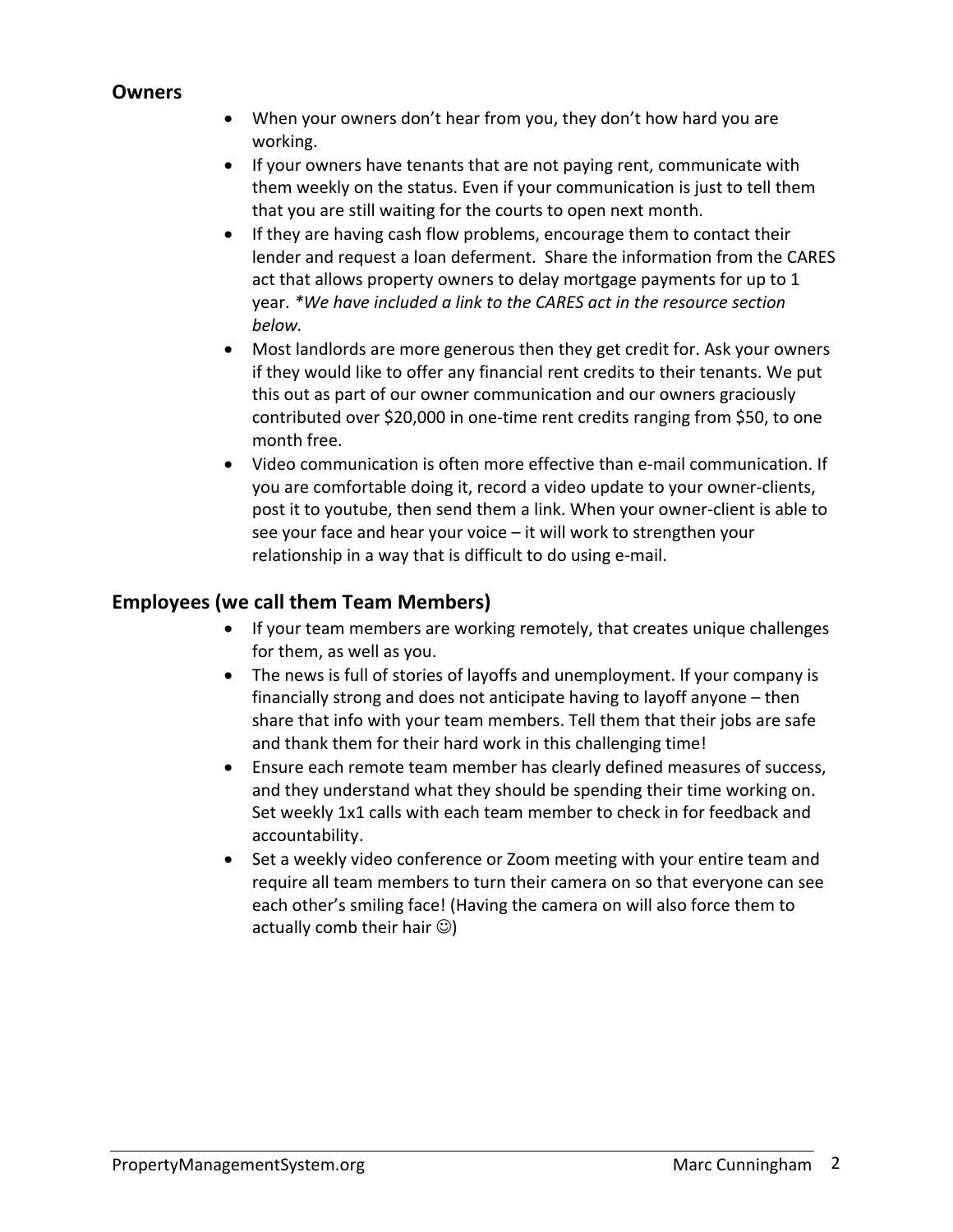# **Operations**

If you are operating under any type of stay-at-home order, you know it has changed business for everyone. Stay flexible and nimble so that your business can react quickly to changes in:

### **Rent Collection**

- If you rent collection is down by more than 10%, that may reveal a weakness in your applicant scoring model. Take the time to review and if needed, improve your applicant scoring model.
- Set a goal to double the percentage of tenants paying rent online. Offer tenants a financial incentive to set up recurring payments if that helps.

#### **Turnovers**

- You may experience less turnover than a normal season as tenants are more focused on security and stability and don't want to move during this crisis.
- This may cause a reduction in your leasing fee income.

### **Showings**

- If you have never used electronic lockbox options for self-showing, now is the time to at least test that process.
- Consider promoting and offering a hard-surface disinfecting clean prior to a new tenant moving in. This would be in addition to your normal cleaning process.

#### **Inspections**

• Due to social distancing, you may need to 'pause' occupied property inspections for the next 60 to 90 days.

#### **Lease Renewals**

• As we enter what many PMs consider 'lease renewal season', it is not a good time to be increasing rents. Consider leaving your rents unchanged on renewals; or letting tenants go month-to-month with no increase; or 'pausing' your lease renewal process completely until we get past this crisis.

#### **Remote Workers**

- If your team members are working remotely, they have their own challenges. Make sure they have the tools they need to accomplish the tasks they are responsible for.
- Does your phone system allow your employees to either transfer their calls or to take their office phone and work seamlessly at home? If not, contact your phone provider as it may be time to upgrade your office phone system.
- All of your documents should be stored on a cloud-based server so team members can access them remotely.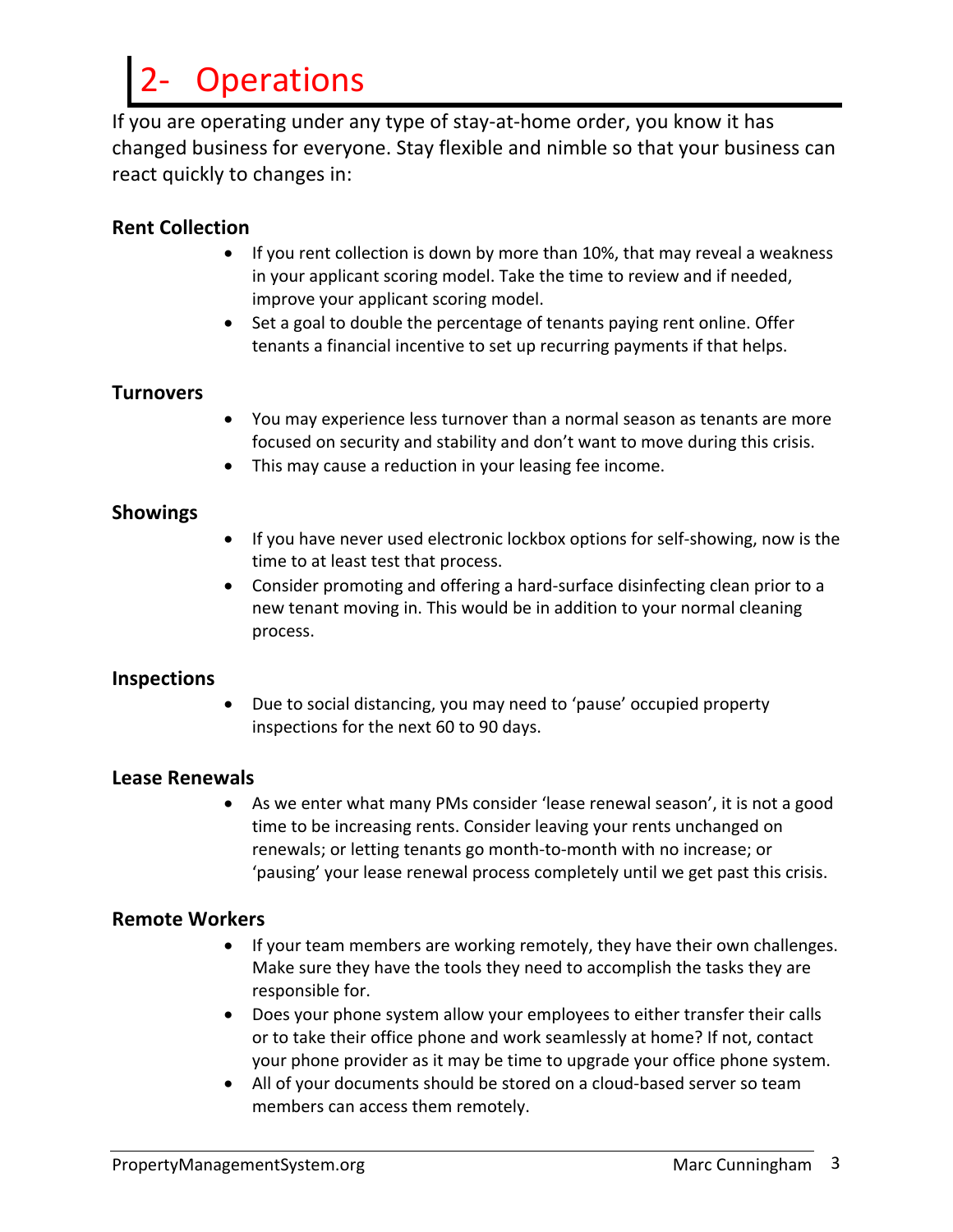# **Financials**

Be prepared for your income to drop during this crisis.

- Track your management fee income as compared to this same month last year. What is the percentage of decrease? Anything less than a 10% reduction should be considered a success!
- Track your leasing fee income and late fee income categories closely.
- If you do not have a business savings account (called retained earnings for you accountants), now is the time to start! Open up a business savings account with your bank and start transferring 1% of your gross income each month into this account. Over time this balance will increase and serve as a buffer during times of stress, as well as a resource for times of opportunity.
- Go through your Profit & Loss statement line by line and look for unnecessary expenses that you can cut or reduce. Make it your goal to cut 5% of your expenses in the next 30 days. (I talked to a PM who did this last month and they found over \$700 in monthly recurring "membership" fees alone that they didn't use and cancelled!)
- When was the last time you called your advertisers, your cable, and your phone company and asked for a better rate?
- Spend a little time every day focusing on how you can find a little more, save a little more, and spend a little less.

# **Opportunities**

Times of crisis always create opportunities. Our company mantra has always been *"follow the opportunity",* and this crisis (like all others before it) will create opportunities for those who are alert and nimble.

## **Buying Real Estate**

• Expect some owners may want to sell their rental property when they find out that they can't evict their non-paying tenant for 4 months (as is the case for owners with FHA loans). This may be an opportunity for you to purchase some rental properties directly from your owner clients.

## **Gaining New Owner-Clients**

• Some real estate owners who were planning on selling may now consider renting their home instead. We could see a new wave of "landlords by default" because of a slowdown in the sales market.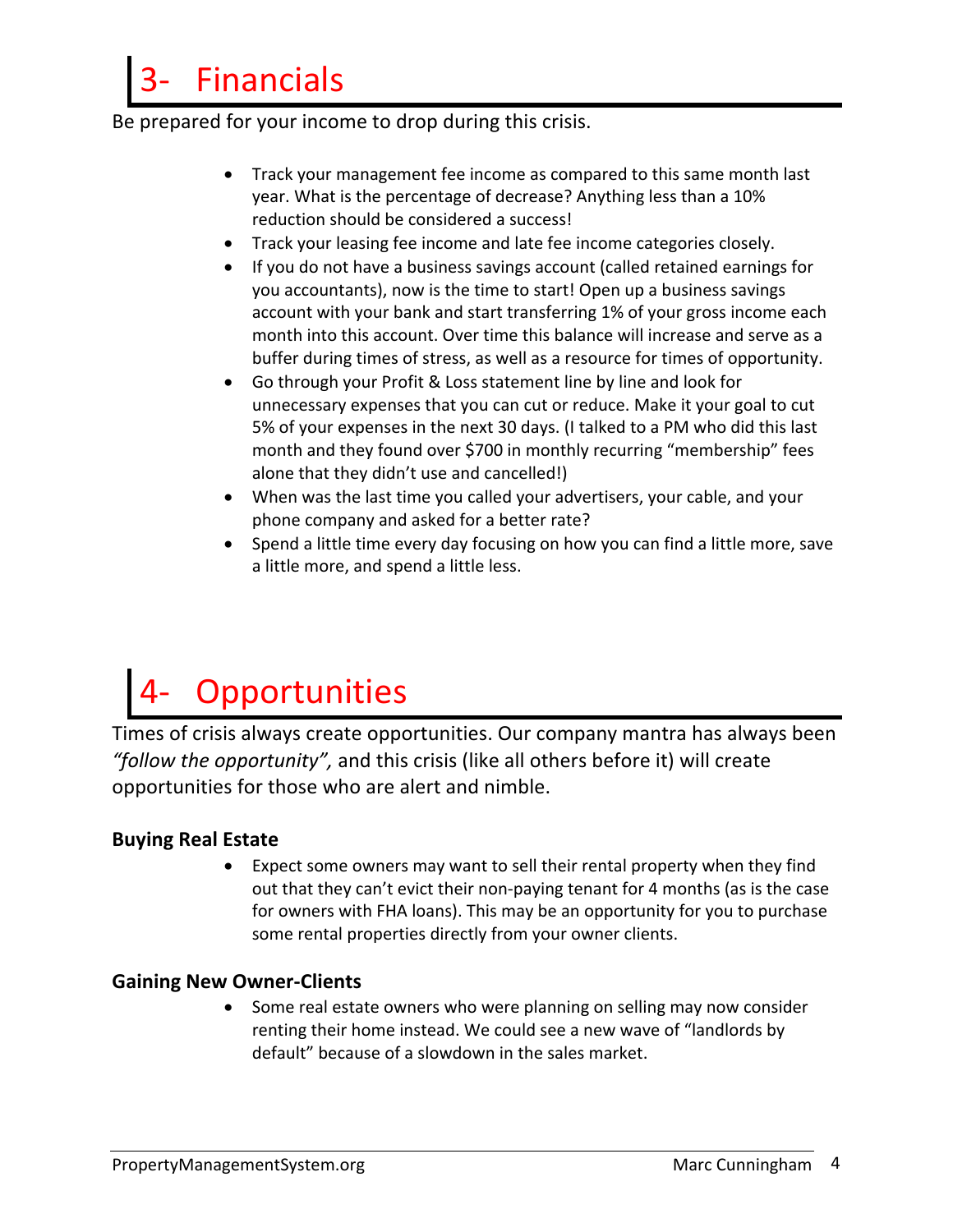# What Else?

There are many other parts of your business you will need to address, and this is not meant to be a comprehensive guide.

## **Social Media**

• There are many opinions and a lot of "noise" in the social media world about what you should or should not be doing right now. This can cause 'information overload' and will only increase your anxiety. Limit your Facebook and social media time to 30 minutes a day. If you do that – I promise that your anxiety will go down!

### **Relationships**

• Property Management is the service you sell, but it is not the business you are in: *you are in the people business*. Take time to connect to the people around you and focus on how you can help them. Doing this will result in long term success for you and your company.

### **Extra Time**

- If business is slow, you may have more free-time than you would normally have this time of year. If so, use this time to focus on those parts of the business you have been neglecting. Write down your top 3 priorities for the next 90 days and set aside 1 hour per day until you have them done.
- Start to document your processes using 'position specific system manuals' so that you are less people dependent and more system dependent.

### **Leadership**

- Narrow your focus to the day and week in front of you. Don't look too far ahead as it is OK to feel like you are only treading water right now.
- Leadership is easy when things are going well, but effective leaders are forged during adversity like this. Don't shy away from the challenges in front of you. When this is over, you will look back on what you did and what you said – what will you think of yourself?
- Stay positive and energized! Make your mental and physical health a priority. The people around you need clarity and motivation and *you cannot give to others that which you do not possess yourself.*